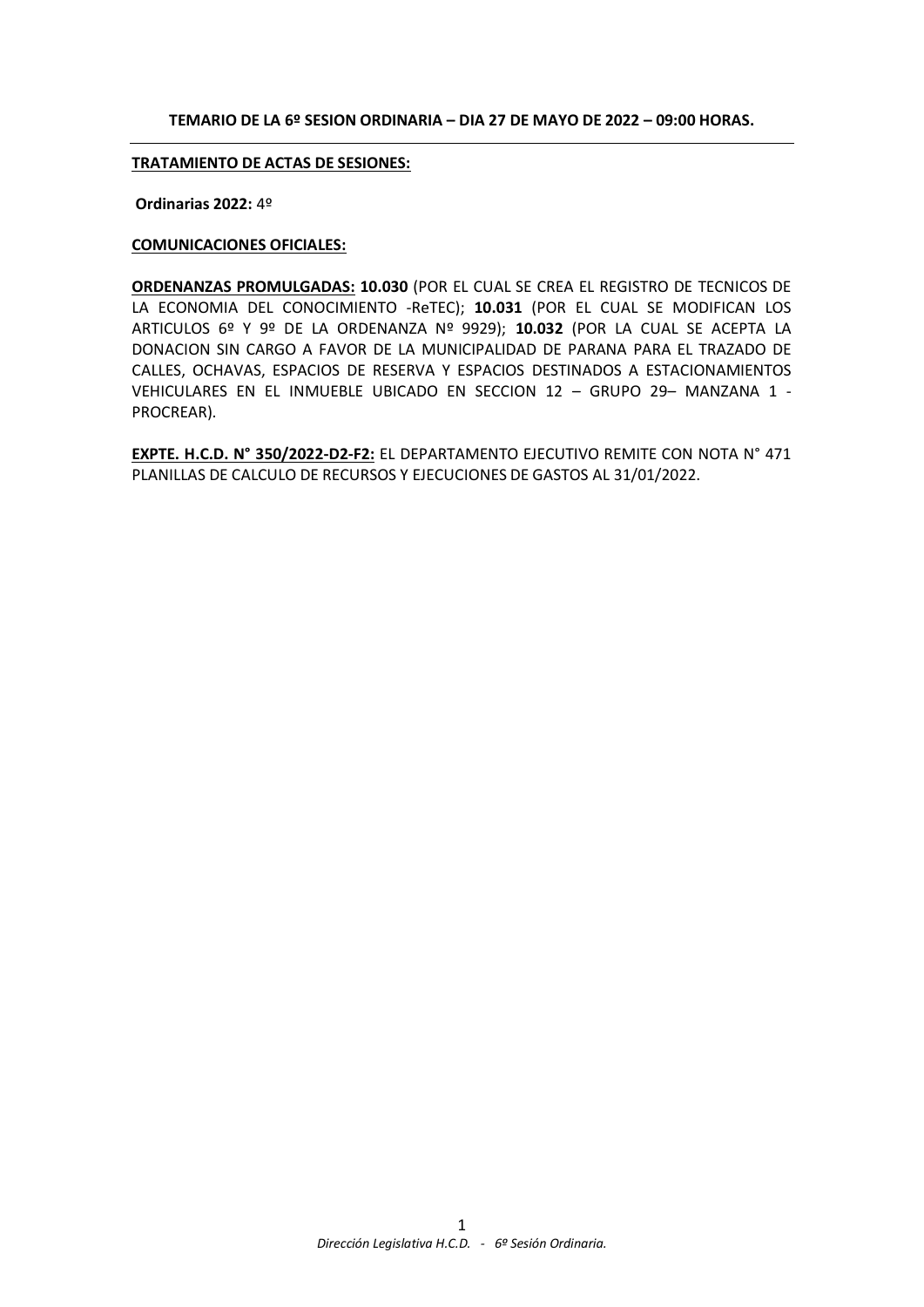#### **ASUNTOS PARTICULARES**

**EXPTE. H.C.D. N° 332/2022-A-F23: FERREIRA JAVIER, COMANDANTE PRINCIPAL JEFE AGRUPACION V - ENTRE RIOS**, SOLICITA CONDONACION DE DEUDAS EN CONCEPTO DE TASA GENERAL INMOBILIARIA DEL INMUEBLE SITO EN ALAMEDA DE LA FEDERACION 214 (SEGUN ORDENANZA Nー 6410).

**EXPTE. H.C.D. Nº 333/2022-A-F23: FERREIRA JAVIER, COMANDANTE PRINCIPAL JEFE AGRUPACION V - ENTRE RIOS**, SOLICITA COMPENSACION IMPOSITIVA DEL 50% DE LA TASA GENERAL INMOBILIARIA, CONFORME ORDENANZA MUNICIPALPAL N° 7305, SITO EN ALAMEDA DE LA FEDERACION N° 214 DE NUESTRA CIUDAD.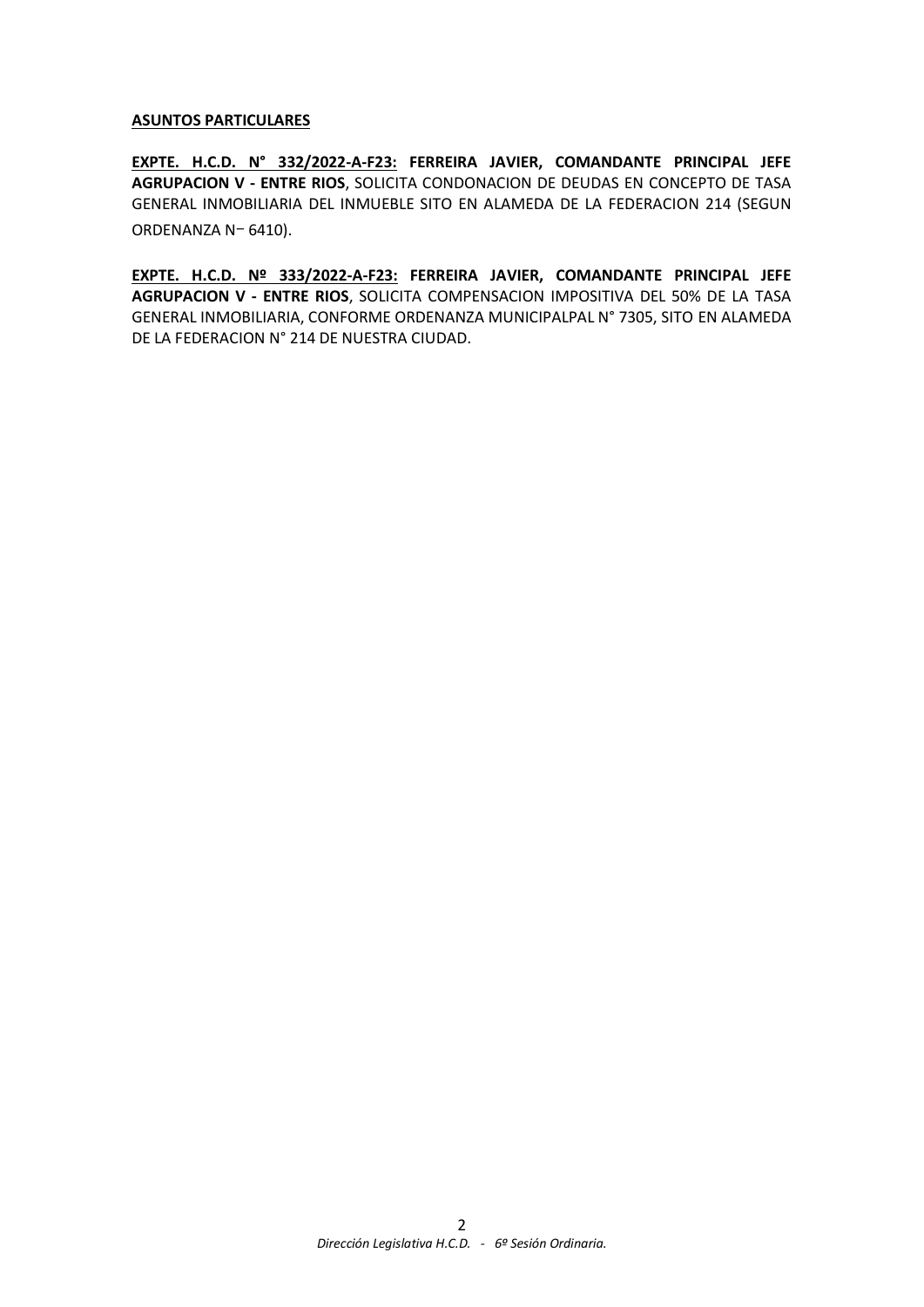#### **DESPACHOS DE COMISION**

#### **COMISION DE LEGISLACION GENERAL.-**

1. DICTAMEN **CON MODIFICACIONES** CORRESPONDIENTE A PROYECTO DE **ORDENANZA** PRESENTADO POR LA CONCEJAL **RUBERTO,** POR EL CUAL SE DISPONE REGULACION DE MERCADOS Y FERIAS PARA UN CORRECTO FUNCIONAMIENTO.-

EXPEDIENTE H.C.D. Nº 185/2022-FC-A12.-

=============================================================================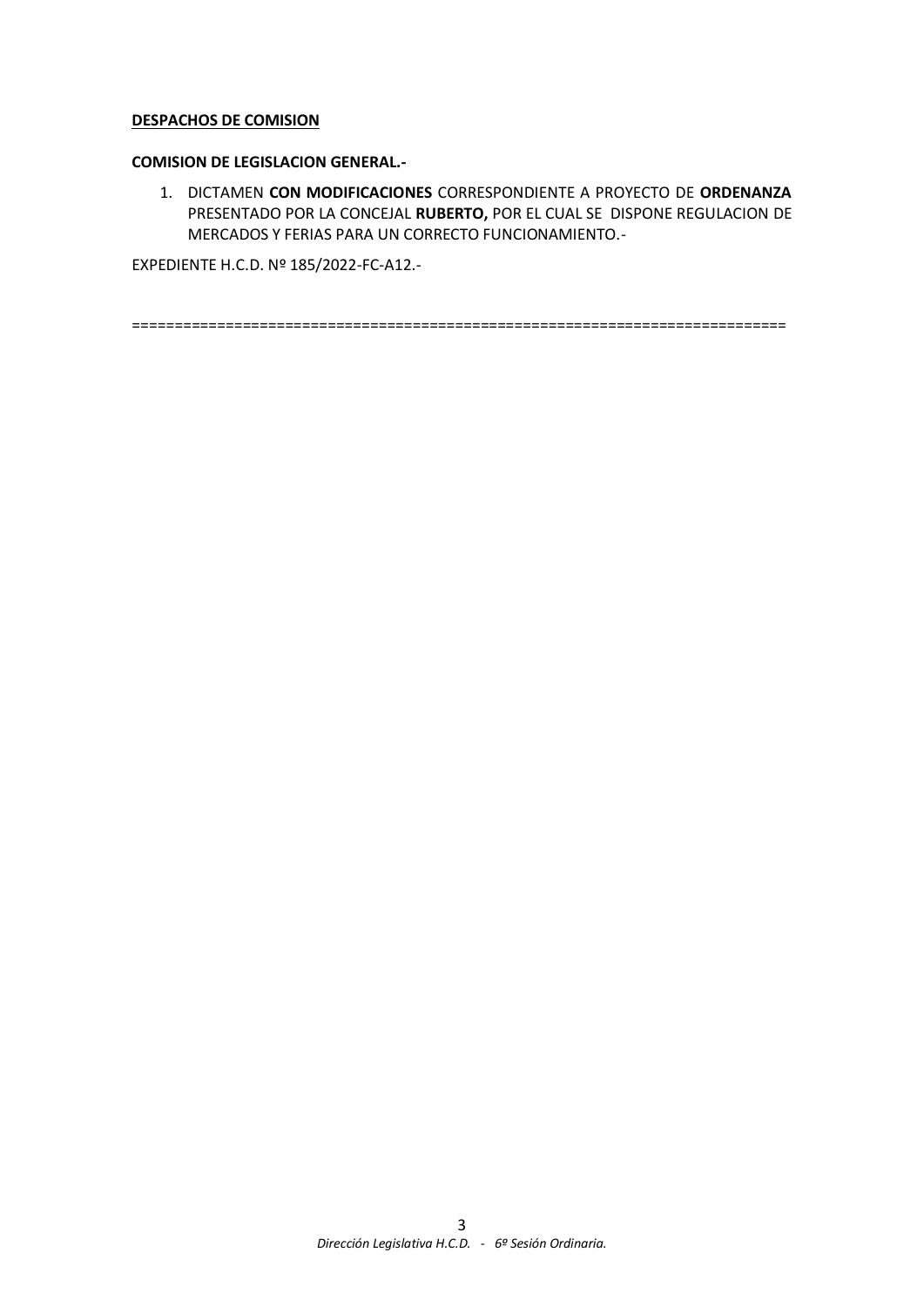#### **PROYECTOS PRESENTADOS:**

**1- EXPTE. H.C.D. Nº 339/2022-FC-D6:** PROYECTO DE **DECRETO** PRESENTADO POR LA CONCEJAL **MINNI**, DECLARANDO DE INTERES DEL H.C.D. LA MUESTRA FOTOGRAFICA "MAS DE 1000 PALABRAS" A REALIZARSE EL DIA 1ERO. DE JUNIO DEL PRESENTE AÑO EN EL TEATRO MUNICIPAL "3 DE FEBRERO", ENMARCADO EN LA CONMEMORACION DEL 5 DE JUNIO "DIA MUNDIAL DEL MEDIO AMBIENTE".

**2- EXPTE. H.C.D. Nº 340/2022-FC-D6:** PROYECTO DE **DECRETO** PRESENTADO POR EL CONCEJAL **ELIZAR,** DECLARANDO DE DE INTERES CULTURAL DEL H.C.D. AL LIBRO "PENSAR EL NEOLIBERALISMO EN LA ARGENTINA CONTEMPORANEA" COMPILADO POR ALEJANDRO MOREIRA Y NAHUEL BARIDON.

**3- EXPTE. H.C.D. Nº 341/2022-FC-D6:** PROYECTO DE **DECRETO** PRESENTADO POR EL CONCEJAL **GRANETTO,** DECLARANDO DE INTERES DEL H.C.D. LA REALIZACION DE LA "I JORNADA PROVINCIAL DEL SECTOR PUBLICO: FORTALECIENDO LA PROFESION EN EL SECTOR PUBLICO" ORGANIZADA POR EL CONSEJO PROFESIONAL DE CIENCIAS ECONOMICAS DE ENTRE RIOS, A DESARROLARSE LOS DIAS 2 Y 3 DE JUNIO DE 2022.

**4- EXPTE. H.C.D. Nº 342/2022-RE-B29:** PROYECTO DE **RESOLUCION** PRESENTADO POR LOS CONCEJALES **BECCARIA Y MURADOR,** INSTANDO AL D.E.M. PROCEDA A LA REPARACION DE LOS CAÑOS Y/O LLAVES DE PASO DE LA RED DE AGUA POTABLE EN DISTINTOS SECTORES DE NUESTRA CIUDAD.

**5- EXPTE. H.C.D. Nº 343/2022-PRO-B29:** PROYECTO DE **RESOLUCION** PRESENTADO POR LA CONCEJAL **BAUZA,** POR EL CUAL INSTA AL D.E.M. A TRAVES DEL AREA QUE CORRESPONDA, ARBITRE LOS MEDIOS NECESARIOS PARA LA REALIZACION DE UN RELEVAMIENTO Y POSTERIOR COLOCACION DE UN CONTENEDOR DE RESIDUOS SOBRE CALLE PEDRO BALCAR, ENTRE CAMINO CUCHILLA GRANDE Y GERONIMO ESPEJO DE NUESTRA CIUDAD.

**6- EXPTE. HCD Nº 344/2022-PRO-B29:** PROYECTO DE **RESOLUCION** PRESENTADO POR LA CONCEJAL **BAUZA,** POR EL CUAL INSTA AL D.E.M. A TRAVES DEL AREA QUE CORRESPONDA, ARBITRE LOS MEDIOS NECESARIOS PARA LA REALIZACION DE UN RELEVAMIENTO Y POSTERIOR SOLUCION A LA RED CLOACAL DE CALLE PEDRO BALCAR, ENTRE ARROYO CORRENTOSO Y GENERAL GERONIMO ESPEJO DE NUESTRA CIUDAD.

**7- EXPTE. H.C.D. Nº 345/2022-PRO-A25:** PROYECTO DE **ORDENANZA** PRESENTADO POR LA CONCEJALES **BAUZA,** ESTABLECIENDO LA INHABILITACION PARA SER CANDIDATO A UN CARGO ELECTIVO MUNICIPAL, PARA LAS PERSONAS CONDENADAS MEDIANTE SENTENCIA DEL TRIBUNAL COLEGIADO Y EN SEGUNDA INSTANCIA EN EL AMBITO DEL MUNICIPIO DE PARANA.

**8- EXPTE. H.C.D. Nº 346/2022-JC-B29:** PROYECTO DE **RESOLUCION** PRESENTADO POR LOS CONCEJALES **ROLANDELLI, AVERO Y RODRIGUEZ PAULIN**, POR EL CUAL INSTA AL D.E.M. OTORGUE AL BARRIO PIROLA, PRINCIPALMENTE EN LAS INTERSECCIONES DE LAS CALLES ISIDORO ROSSI Y LA CORTADA 215 (ENTRE FRAY LUIS BELTRAN Y CORONEL JUAN PIRAN) NUEVOS CONTENEDORES DE BASURA Y ASIMISMO PROCEDA A LA REPARACION Y REPOSICION DE LUMINARIAS EN DICHA ZONA.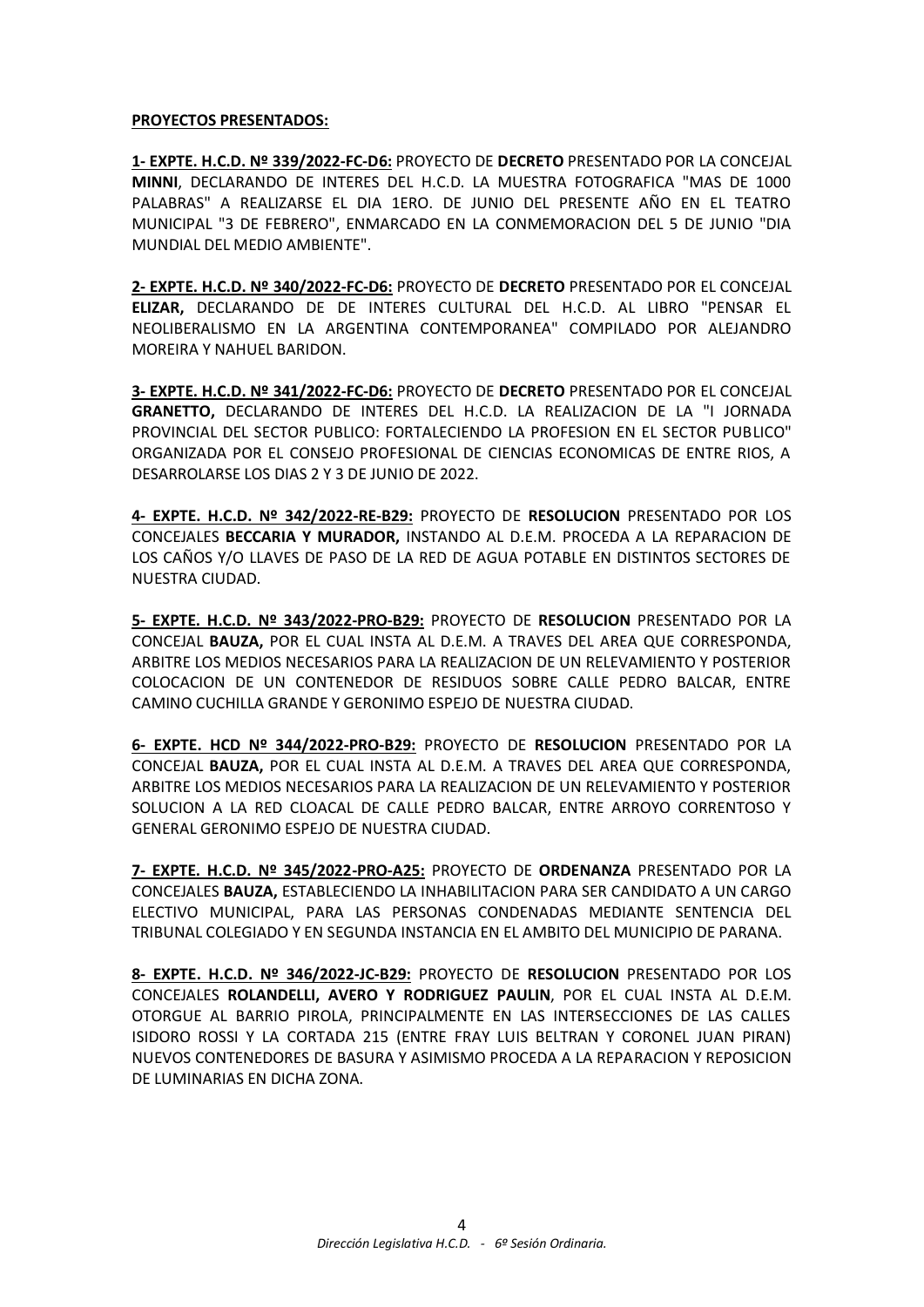**9- EXPTE. H.C.D. Nº 347/2022-JC-A25:** PROYECTO DE **ORDENANZA** PRESENTADO POR LOS CONCEJALES **ROLANDELLI, AVERO Y RODRIGUEZ PAULIN**, DEROGANDO EN SU TOTALIDAD LA ORDENANZA N° 7913 "COMISION ESPECIAL SOBRE CONTROL Y SEGUIMIENTO DE TRANSFORMACION DEL SERVICIO DE PROVISION DEL AGUA POTABLE Y DESAGUES CLOACALES, REEMPLAZANDOSE POR "CONSEJO DEL AGUA" EN LA CIUDAD DE PARANA.

**10- EXPTE. H.C.D. Nº 348/2022-PRO-B29:** PROYECTO DE **RESOLUCION** PRESENTADO POR LA CONCEJAL **BAUZA**, POR EL CUAL SE SOLICITA AL D.E.M. ARBITRE LOS MEDIOS NECESARIOS PARA LA REALIZACION DE UN RELEVAMIENTO Y POSTERIOR BACHEO EN CALLE PEDRO BALCAR, ENTRE ARROYO CORRENTOSO Y GRAL. GERONIMO ESPEJO DE NUESTRA CIUDAD.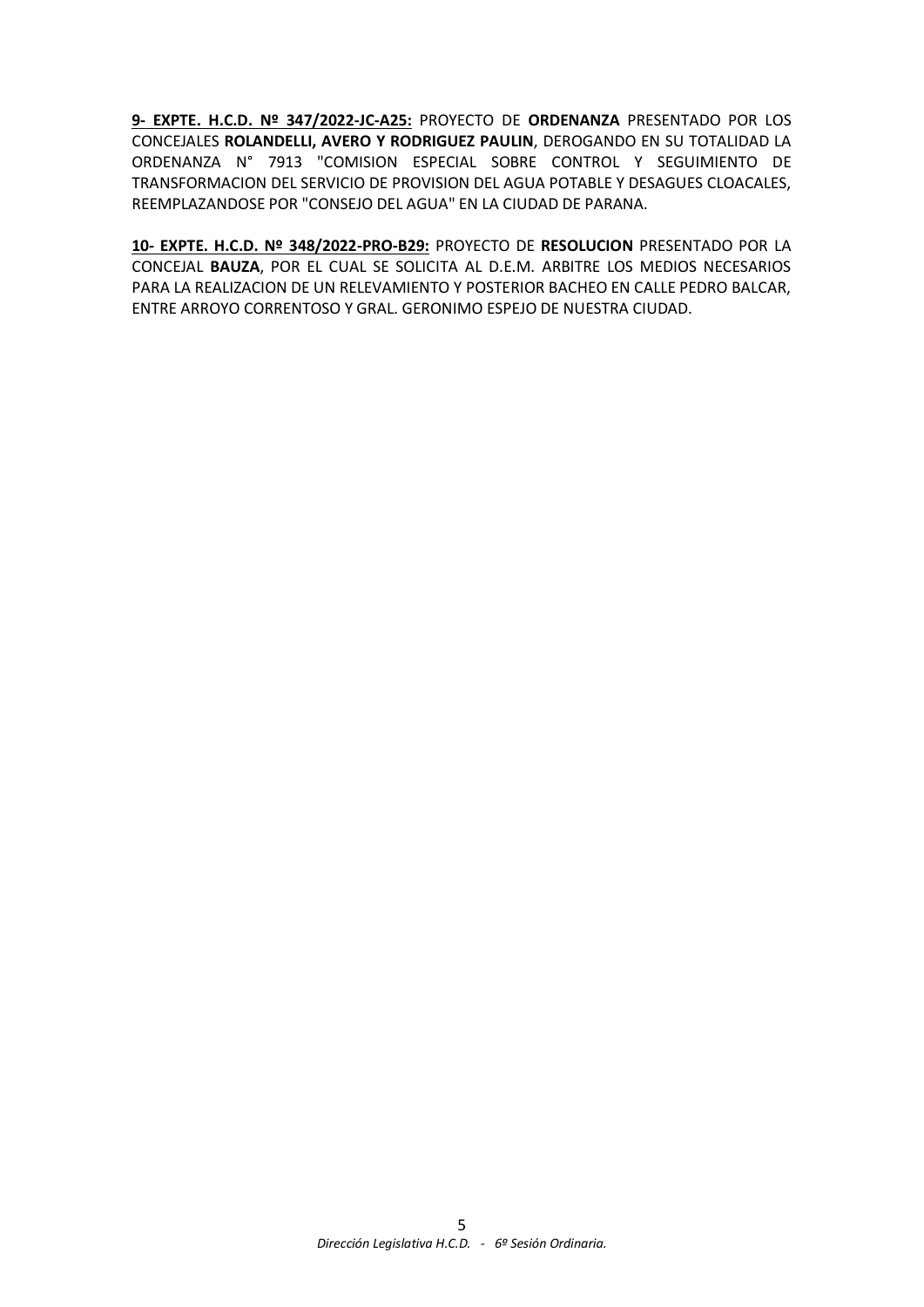#### **TEMARIO DE LA 6º SESION ORDINARIA – DIA 27 DE MAYO DE 2022 – 09:00 HORAS.**

#### **VOZ Y OPINION CIUDADANA.**

**EXPTE. H.C.D. Nº 351/2022-A-F25:** ESPACIO SOLICITADO Y CONCEDIDO A DELEGADOS GREMIALES DE ATE, APS Y SUOYEM PARA TRATAR EL TEMA DE LA PROBLEMATICA RECAUDACION Y RECLAMO POR ACTUALIZACION DEL MILAJE CUENTA INCENTIVO ARTICULO 20º DE LA ORDENANZA N° 8744.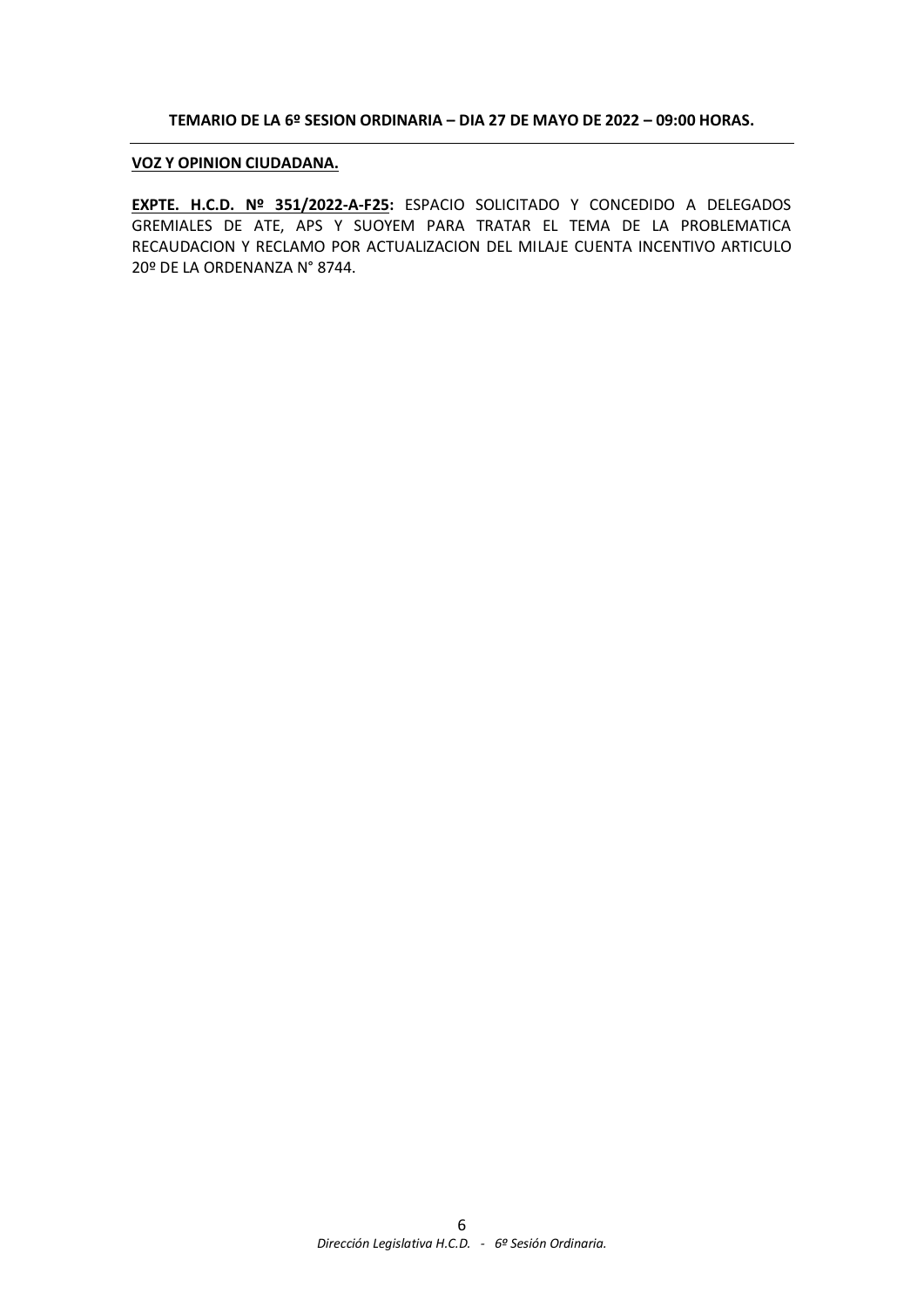# **PROYECTOS DE ORDENANZAS PARA TRATAMIENTO SEGUN ARTS. 64ー y 65ー DEL REGLAMENTO PARA EL REGIMEN INTERNO DEL H.C.D. - DECRETO H.C.D. Nー 07/2020.**

### **CON PLAZO VENCIDO DE 60 DIAS**

- 1. PROYECTO DE ORDENANZA PRESENTADO POR EL CONCEJAL GRANETTO, DESIGNANDO "ALICIA BLANCO (COCA)" A LA CALLE 1593 DE NUESTRA CIUDAD.- **EXPEDIENTE H.C.D. Nº 715/2021-FC-A5.-** COMISION DE NOMENCLATURA DE CALLES Y ESPACIOS PUBLICOS.-
- 2. PROYECTO DE ORDENANZA PRESENTADO POR EL CONCEJAL ELIZAR, DESIGNANDO CON EL NOMBRE DE "CARLOS ALBERTO ASAIN" A LA ACTUAL CALLE LINIERS, EN EL TRAMO QUE VA ENTRE CALLE GUEMES HASTA LA INTERSECCION CON AVENIDA LAURENCENA.- **EXPEDIENTE H.C.D. Nº 758/2021-FC-A5.-** COMISION DE NOMENCLATURA DE CALLES Y ESPACIOS PUBLICOS.-
- 3. PROYECTO DE ORDENANZA PRESENTADO POR EL DEPARTAMENTO EJECUTIVO MUNICIPAL CON NOTA Nº 23, DELCARANDO DE UTILIDAD PUBLICA Y SUJETO A EXPROPIACION, EL INMUEBLE UBICADO EN CALLE GRAL. GERONIMO ESPEJO Nº 5850, PARA LA INSTALACION DEL PREDIO PARA LA GESTION INTEGRAL DE RESIDUOS SOLIDOS URBANOS.-

**EXPEDIENTE H.C.D. Nº 761/2021-D1-A6.-** COMISION DE LESGILACION GENERAL.-

4. PROYECTO DE ORDENANZA PRESENTADO POR LOS CONCEJALES RUBERTO, MINNI Y CACERES, DESIGNANDO "QUINTAS AL SUR" AL PUENTE – ALCANTARILLA UBICADO SOBRE EL ARROYO ANTOÑICO, COMPRENDIDO EN LAS CALLE MANUEL GALVEZ ENTRE AVENIDA RAMIREZ Y CALLE CANCIO DE LA CIUDAD DE PARANA.- **EXPEDIENTE H.C.D. Nº 764/2021-FC-A5.-** COMISION DE NOMENCLATURA DE CALLES Y ESPACIOS PUBLICOS.-

=============================================================================